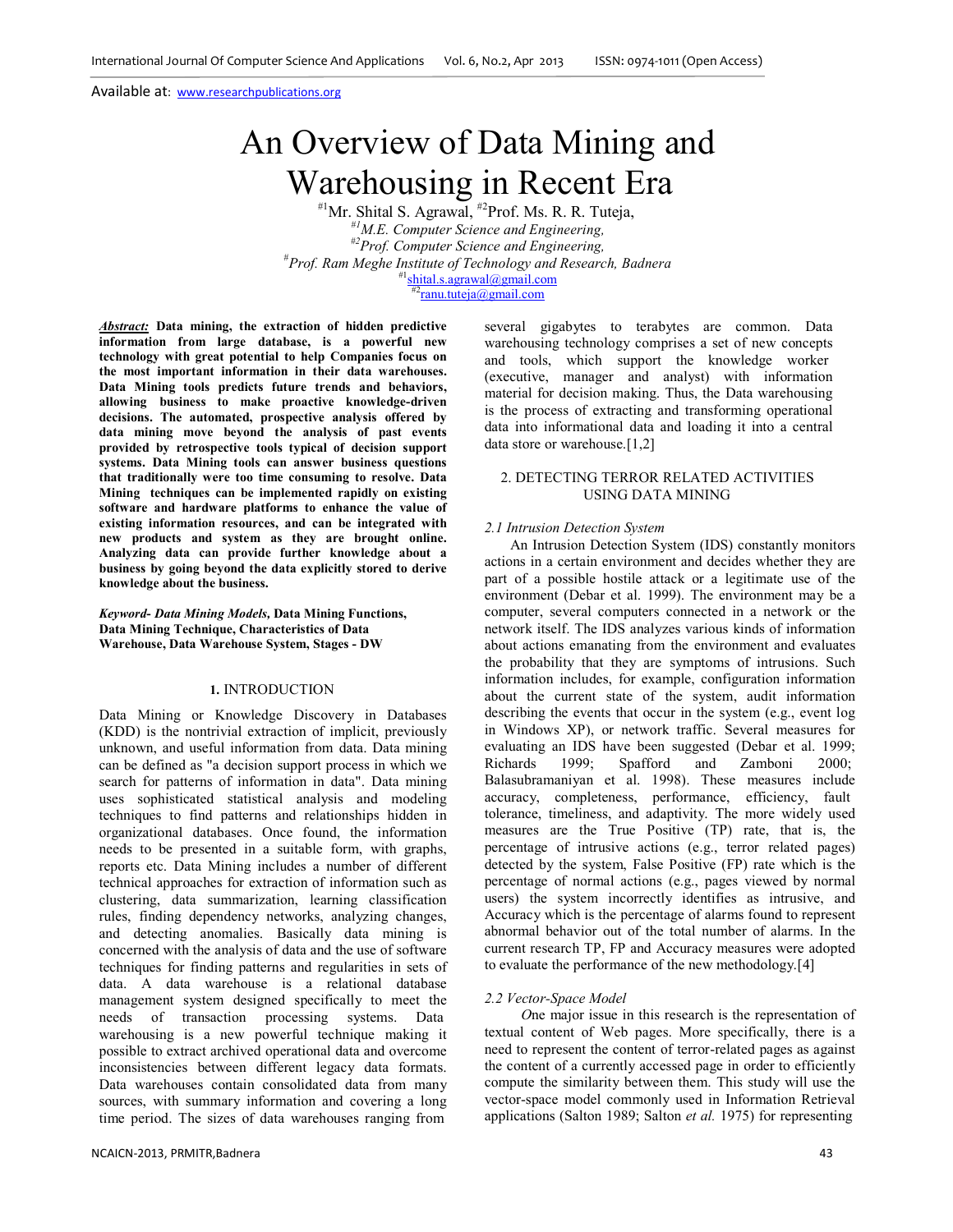terrorists' interests and each accessed Web page. In the vector-space model, a document d is represented by an ndimensional vector  $d = (w1, w2, \ldots, wn)$ , where wi represents the frequency-based weight of term i in document d. The similarity between two documents represented as vectors may be computed by using one of the known vector distance measuring methods such as Euclidian distance or Cosine (Boger, *et al.* 2001; Pierrea, *et al.* 2000). In this study each Web page in considered as a document and is represented as a vector. The terrorists' interests are represented by several vectors where each vector relates to a different topic of interest. The cosine similarity measure is commonly used to estimate the similarity between an accessed Web page and a given set of terrorists' topics of interests.[4]

## *2.3 Clustering Techniques*

Cluster analysis is the process of partitioning data objects (records, documents, etc.) into meaningful groups or clusters so that objects within a cluster have similar characteristics but are dissimilar to objects in other clusters (Han and Kamber 2001). Clustering can be viewed as unsupervised classification of unlabelled patterns (observations, data items or feature vectors), since no pre-defined category labels are associated with the objects in the training set. Clustering results in a compact representation of large data sets (e.g, collections of visited Web pages) by a small number of cluster centroids. Applications of clustering include data mining, document retrieval, image segmentation, and pattern classification (Jain et al. 1999). Thus, clustering of Web documents viewed by Internet users can reveal collections of documents belonging to the same topic. As shown by Sequeira and Zaki (2002), clustering can also be used for anomaly detection: normality of a new object can be evaluated by its distance from the most similar cluster under the assumption that all clusters are based on 'normal' data only. In this study clustering of Web pages retrieved from terrorist-related sites is used to find collections of Web pages belonging to the same terrorists' topic of interest. For each collection a centroid is computed and represented by the vector space model. [5]

## 3. DATA MINING (DM):

Basically data mining is concerned with the analysis of data and the use of software techniques for finding patterns and regularities in sets of data.

#### 3.1 *Data Mining Process:*

The data mining process can be divided into four steps:

- 1) Data Selection
- 2) Data Cleaning
- 3) Data Mining
- 4) Interpretation & Evaluation:

#### 3.2 *Data Mining Models:*

There are two types of model or modes of operation, which may be used to discover information of interest to the user.

## 1) *Verification Model:*

The verification model takes input from the user and tests the validity of it against the data. The emphasis is with the user who is responsible for formulating the hypothesis and issuing the query on the data to affirm or negate the hypothesis.

# 2) *Discovery Model:*

The discovery model differs in its emphasis in that it is the system automatically discovering important information hidden in the data. The data is sifted in search of frequently occurring patterns, trends and generalizations about the data without intervention or guidance from the user. [5]

#### 3.3 *Data Mining Users and Activities:*

DM activities are performed by three different classes of users:-

1) *Executives* spend much less time with computers than the other groups.

2) *End users* are sales people, market researchers, scientists, engineers, physicians, etc.

3) *Analysts* may be financial analysts, statisticians, consultants, or database designers.[5]

#### 3.4 Data Mining Functions:

Data mining methods may be classified by the function they perform or according to the class of application they can be used in. The data mining functions are:

- 1) *Classification*
- 2) *Association*
- 3) *Sequential patterns*
- 4) *Clustering/Segmentation*

## 3.5 Data Mining Technique:

The data mining techniques are as follows:

1) *Cluster Analysis:*

In an unsupervised learning environment the system has to discover its own classes. We can cluster the data in the database as shown in the Figure 1. Clustering and segmentation basically partition the database so that each partition is similar according to some criteria. Clustering/segmentation in databases are the processes of separating a data set into components that reflect a consistent pattern of behavior. [8]

#### 2) *Induction:*

Induction is the inference technique, which can be used to infer the generalized information from the database.

Induction has been used in the following ways within DM:

a) *Decision Trees:*

Decision trees are simple knowledge representation and they classify examples to a finite number of classes, the nodes(attribute names) ,the edges(attribute) and the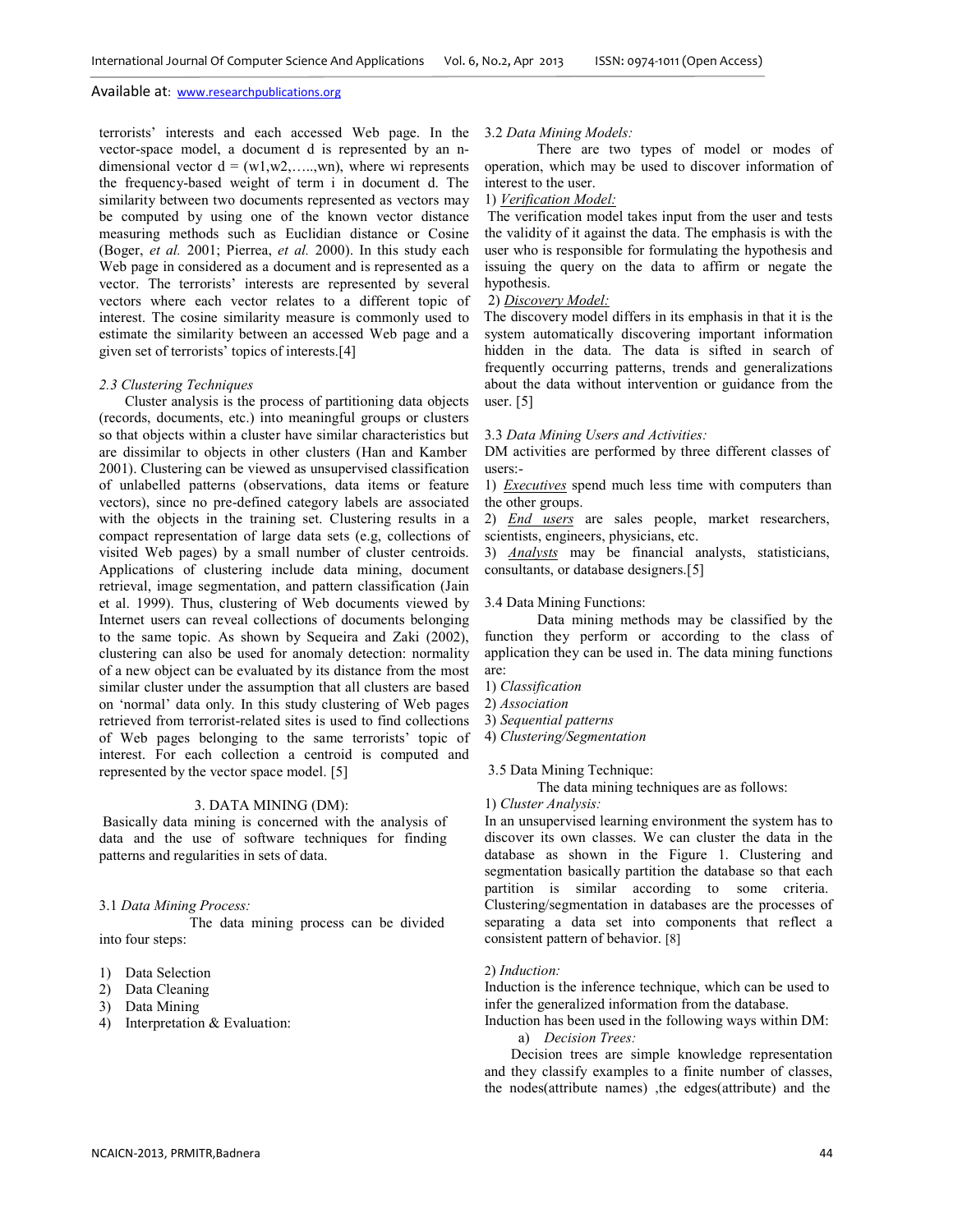leaves(diff. classes). Objects are classified by following a path down the tree, by taking the edges, corresponding to the values of the attributes in an object.[5]



**Figure.1**: Discovering clusters and descriptions in a database

#### *b) Rule Induction:*

A data mine system has to infer a model from the database that is it may define classes such that the database contains one or more attribute that denote the class of a tuple is the predicted attributes while the remaining attributes are the predicting attributes.[7]

# c) Neural networks**:**

Neural networks are approach to computing that involves developing mathematical structures with the ability to learn.[9]

## d) Data Visualization:

Data visualization makes it possible for the analyst to gain a deeper, more intuitive understanding of the data and can work well for data mining.[8]

## 3.6 *Data Mining Problems:*

The problems with data mining are as follows:-

- 1) Limited Information
- 2) Noise and missing values
- 3) Uncertainty
- 4) Size, updates, and irrelevant fields

# 3.7 *Applications of Data Mining:*

1) *Marketing:*

Identify buying patterns from customers & Market basket analysis.[7]

#### 2) *Banking:*

Detect patterns of fraudulent credit card use & Identify `loyal' customers[7].

## 3) *Insurance and Health Care:*

Claims analysis, Predict which customers will buy new policies & Identify fraudulent behavior.[7]

## 4) *Transportation:*

Determine the distribution schedules & Analyze loading patterns.[7]

# 4. DATA WAREHOUSING (DWH):

The fundamental reason for building a data warehouse is to improve the quality of information in the organization. The need of data warehousing is that information systems must be distinguished into operational and informational systems. Operational systems support the day-to-day conduct of the business, and are optimized for fast response time of predefined transactions, with a focus on update transactions. Operational data is a current and real-time representation of the Business State. In contrast, informational systems are used to manage and control the business. They support the analysis of data for decision making about how the enterprise will operate now and in the future. A data warehouse can be normalized or demoralized. It can be a relational database, multidimensional database, flat file, hierarchical database, object database etc. And data warehouses often focus on a specific activity or entity.

- 4.1 *Characteristics of a Data warehouse:*
- 1) *Subject-oriented*
- 2) *Integrated*
- 3) *Time-variant*
- 4) *Non-volatile*
- 5) *Derived Data*

#### 4.2 *Data warehouse systems:*

A data warehouse system (DWS) comprises the data warehouse and all components used for building, accessing and *maintaining the DWH as shown in Figure 2. The center of a data warehouse system is the data warehouse itself. The typical components of a DWS are as*  follows:

## 1) *Pre-Data Warehouse:*

The pre-Data Warehouse zone provides the data for data warehousing. OLTP databases are where operational data are stored. OLTPs are design for transaction speed and accuracy. Organizations daily operations access and modify operational databases.[1]



**Figure.2:** A typical data warehouse system architecture